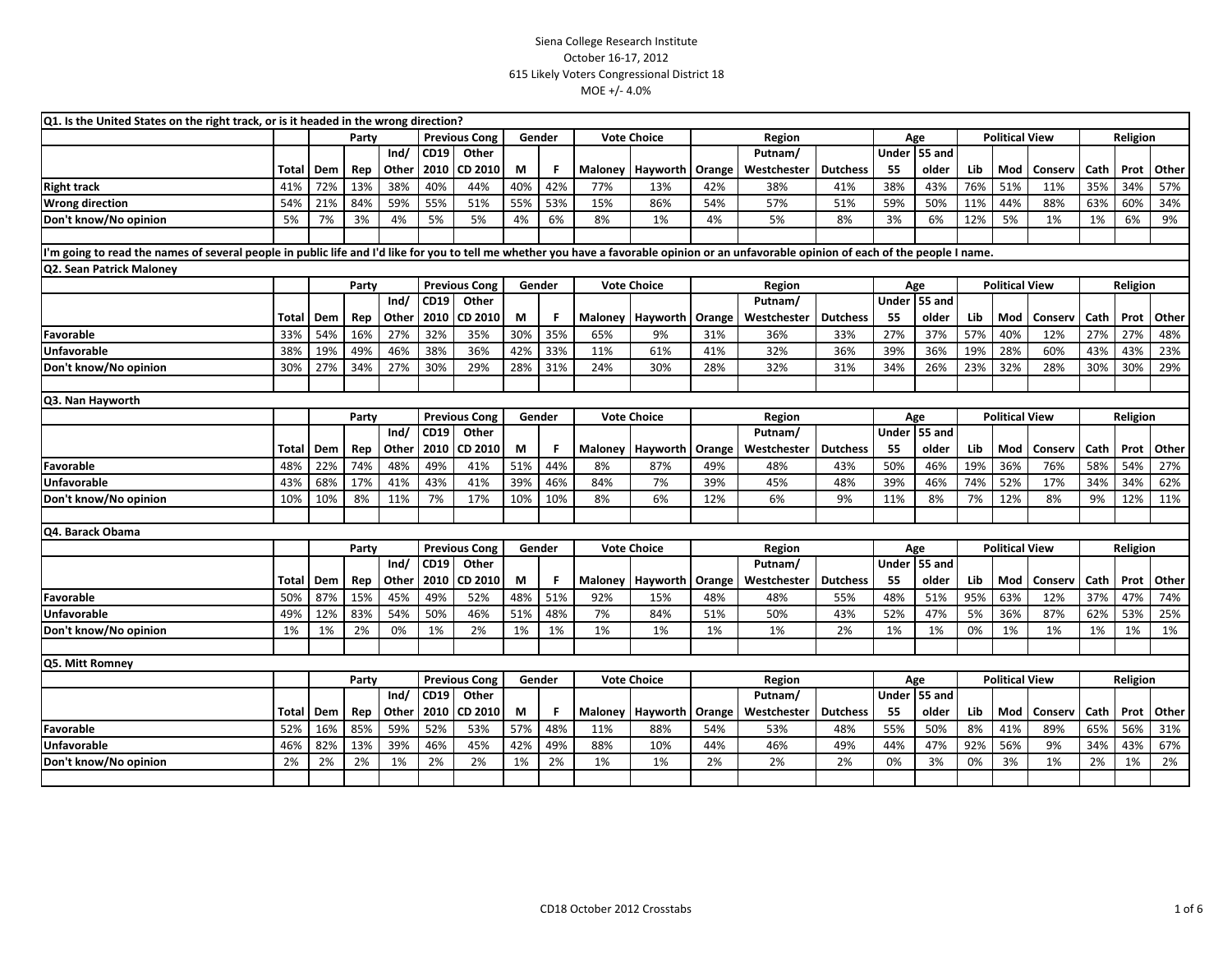| Q6. Andrew Cuomo                                                                                                                                              |       |     |       |       |      |                      |     |        |     |                    |        |             |                 |     |              |                       |                       |         |          |          |       |
|---------------------------------------------------------------------------------------------------------------------------------------------------------------|-------|-----|-------|-------|------|----------------------|-----|--------|-----|--------------------|--------|-------------|-----------------|-----|--------------|-----------------------|-----------------------|---------|----------|----------|-------|
|                                                                                                                                                               |       |     | Party |       |      | <b>Previous Cong</b> |     | Gender |     | <b>Vote Choice</b> |        | Region      |                 |     | Age          | <b>Political View</b> |                       |         |          | Religion |       |
|                                                                                                                                                               |       |     |       | Ind/  | CD19 | Other                |     |        |     |                    |        | Putnam/     |                 |     | Under 55 and |                       |                       |         |          |          |       |
|                                                                                                                                                               | Total | Dem | Rep   | Other | 2010 | CD 2010              | М   | F      |     | Maloney   Hayworth | Orange | Westchester | <b>Dutchess</b> | 55  | older        | Lib                   | Mod                   | Conserv | Cath     | Prot     | Other |
| Favorable                                                                                                                                                     | 69%   | 84% | 54%   | 69%   | 68%  | 74%                  | 68% | 71%    | 87% | 55%                | 64%    | 75%         | 74%             | 67% | 72%          | 84%                   | 80%                   | 51%     | 64%      | 69%      | 78%   |
| Unfavorable                                                                                                                                                   | 25%   | 13% | 37%   | 27%   | 27%  | 20%                  | 28% | 23%    | 11% | 38%                | 29%    | 23%         | 22%             | 27% | 24%          | 15%                   | 17%                   | 41%     | 31%      | 22%      | 18%   |
| Don't know/No opinion                                                                                                                                         | 5%    | 3%  | 8%    | 4%    | 5%   | 6%                   | 4%  | 6%     | 2%  | 7%                 | 8%     | 2%          | 3%              | 6%  | 5%           | 1%                    | 3%                    | 8%      | 4%       | 9%       | 3%    |
|                                                                                                                                                               |       |     |       |       |      |                      |     |        |     |                    |        |             |                 |     |              |                       |                       |         |          |          |       |
| $Q$ 7. If the 2012 election for President were held today, who would you vote for if the candidates were:                                                     |       |     |       |       |      |                      |     |        |     |                    |        |             |                 |     |              |                       |                       |         |          |          |       |
|                                                                                                                                                               |       |     | Party |       |      | <b>Previous Cong</b> |     | Gender |     | <b>Vote Choice</b> |        | Region      |                 |     | Age          |                       | <b>Political View</b> |         | Religion |          |       |
|                                                                                                                                                               |       |     |       | Ind/  | CD19 | Other                |     |        |     |                    |        | Putnam/     |                 |     | Under 55 and |                       |                       |         |          |          |       |
|                                                                                                                                                               | Total | Dem | Rep   | Other | 2010 | <b>CD 2010</b>       | M   | F      |     | Maloney   Hayworth | Orange | Westchester | <b>Dutchess</b> | -55 | older        | Lib                   | Mod                   | Conserv | Cath     | Prot     | Other |
| Barack Obama on the Democratic line                                                                                                                           | 46%   | 84% | 11%   | 41%   | 46%  | 48%                  | 44% | 48%    | 91% | 10%                | 44%    | 45%         | 51%             | 43% | 49%          | 92%                   | 58%                   | 9%      | 34%      | 42%      | 70%   |
| Mitt Romney on the Republican line                                                                                                                            | 49%   | 12% | 83%   | 54%   | 49%  | 47%                  | 51% | 47%    | 7%  | 87%                | 50%    | 49%         | 46%             | 51% | 48%          | 5%                    | 36%                   | 87%     | 61%      | 56%      | 23%   |
| Vol: Someone else                                                                                                                                             | 1%    | 0%  | 1%    | 2%    | 1%   | 0%                   | 1%  | 1%     | 1%  | 0%                 | 1%     | 1%          | 0%              | 2%  | 0%           | 1%                    | 1%                    | 1%      | 0%       | 0%       | 2%    |
| Don't know/No opinion                                                                                                                                         | 4%    | 4%  | 4%    | 4%    | 4%   | 4%                   | 3%  | 4%     | 1%  | 2%                 | 4%     | 4%          | 3%              | 4%  | 3%           | 2%                    | 4%                    | 3%      | 5%       | 2%       | 4%    |
|                                                                                                                                                               |       |     |       |       |      |                      |     |        |     |                    |        |             |                 |     |              |                       |                       |         |          |          |       |
| Q8. Nan Hayworth is running for re-election to be a Member of Congress. As things stand now, would you vote to re-elect her or would you prefer someone else? |       |     |       |       |      |                      |     |        |     |                    |        |             |                 |     |              |                       |                       |         |          |          |       |
|                                                                                                                                                               |       |     | Party |       |      | <b>Previous Cong</b> |     | Gender |     | <b>Vote Choice</b> |        | Region      |                 |     | Age          | <b>Political View</b> |                       |         | Religion |          |       |
|                                                                                                                                                               |       |     |       | Ind/  | CD19 | Other                |     |        |     |                    |        | Putnam/     | Under 55 and    |     |              |                       |                       |         |          |          |       |
|                                                                                                                                                               | Total | Dem | Rep   | Other | 2010 | CD 2010              | М   | F      |     | Maloney   Hayworth | Orange | Westchester | <b>Dutchess</b> | 55  | older        | Lib                   | Mod                   | Conserv | Cath     | Prot     | Other |
| <b>Re-elect Hayworth</b>                                                                                                                                      | 46%   | 20% | 75%   | 45%   | 46%  | 46%                  | 49% | 44%    | 6%  | 87%                | 49%    | 44%         | 43%             | 48% | 45%          | 18%                   | 33%                   | 76%     | 56%      | 55%      | 24%   |
| Prefer someone else                                                                                                                                           | 44%   | 70% | 18%   | 43%   | 46%  | 36%                  | 41% | 46%    | 86% | 7%                 | 39%    | 50%         | 48%             | 40% | 46%          | 71%                   | 55%                   | 18%     | 36%      | 34%      | 62%   |
| Don't know/No opinion                                                                                                                                         | 10%   | 11% | 7%    | 12%   | 8%   | 18%                  | 10% | 10%    | 8%  | 6%                 | 13%    | 6%          | 9%              | 12% | 8%           | 11%                   | 11%                   | 6%      | 7%       | 12%      | 14%   |
|                                                                                                                                                               |       |     |       |       |      |                      |     |        |     |                    |        |             |                 |     |              |                       |                       |         |          |          |       |
| Q9. If the election for Member of Congress from the 18th Congressional District was held today, who would you vote for if the candidates were:                |       |     |       |       |      |                      |     |        |     |                    |        |             |                 |     |              |                       |                       |         |          |          |       |
|                                                                                                                                                               |       |     | Party |       |      | <b>Previous Cong</b> |     | Gender |     |                    |        | Region      |                 |     | Age          |                       | <b>Political View</b> |         |          | Religion |       |
|                                                                                                                                                               |       |     |       | Ind/  | CD19 | Other                |     |        |     |                    |        | Putnam/     |                 |     | Under 55 and |                       |                       |         |          |          |       |
|                                                                                                                                                               | Total | Dem | Rep   | Other | 2010 | CD 2010              | М   | F      |     |                    | Orange | Westchester | <b>Dutchess</b> | 55  | older        | Lib                   | Mod                   | Conserv | Cath     | Prot     | Other |
| <b>Sean Patrick Maloney on the Democratic</b>                                                                                                                 | 42%   | 78% | 13%   | 34%   | 42%  | 45%                  | 40% | 45%    |     |                    | 41%    | 40%         | 48%             | 39% | 45%          | 79%                   | 55%                   | 10%     | 34%      | 33%      | 63%   |
| line                                                                                                                                                          |       |     |       |       |      |                      |     |        |     |                    |        |             |                 |     |              |                       |                       |         |          |          |       |
|                                                                                                                                                               |       |     |       |       |      |                      |     |        |     |                    |        |             |                 |     |              |                       |                       |         |          |          | 28%   |
| Nan Hayworth on the Republican line                                                                                                                           | 49%   | 17% | 81%   | 53%   | 50%  | 46%                  | 53% | 46%    |     |                    | 50%    | 52%         | 44%             | 53% | 47%          | 16%                   | 35%                   | 84%     | 58%      | 61%      |       |
| Vol: Someone else                                                                                                                                             | 1%    | 0%  | 0%    | 1%    | 1%   | 1%                   | 1%  | 1%     |     |                    | 1%     | 1%          | 0%              | 0%  | 1%           | 0%                    | 0%                    | 0%      | 0%       | 0%       | 1%    |
| <b>Vol: Not voting</b>                                                                                                                                        | 1%    | 0%  | 1%    | 1%    | 1%   | 1%                   | 1%  | 1%     |     |                    | 1%     | 1%          | 2%              | 0%  | 1%           | 1%                    | 1%                    | 1%      | 2%       | 0%       | 1%    |
| Don't know/No opinion                                                                                                                                         | 7%    | 4%  | 5%    | 11%   | 6%   | 7%                   | 6%  | 7%     |     |                    | 7%     | 6%          | 6%              | 6%  | 7%           | 4%                    | 9%                    | 5%      | 6%       | 6%       | 7%    |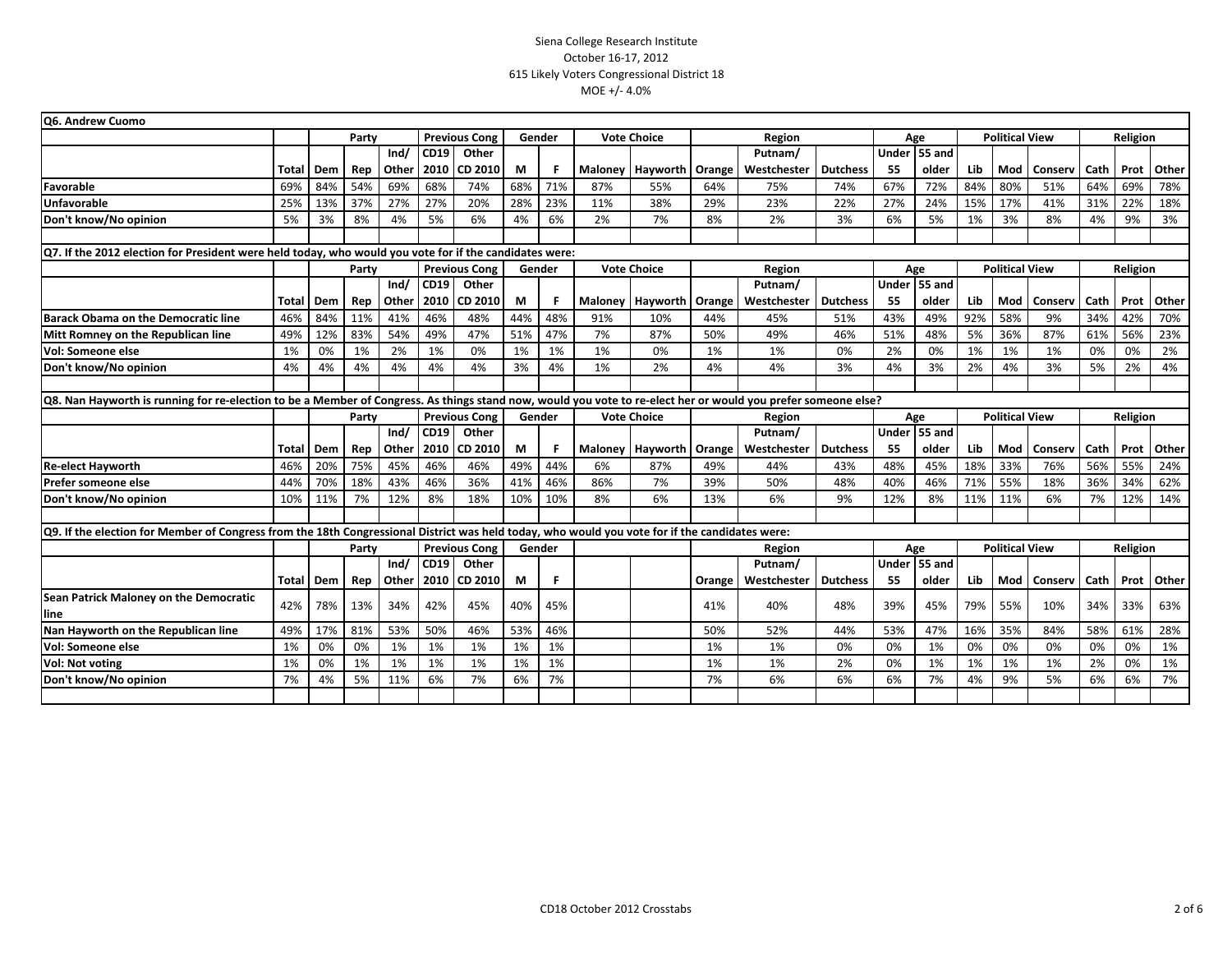| Q10. How likely would you say you are to vote for [CANDIDATE NAME]? Are you                                                                                                                                            |              |     |       |       |             |                      |     |           |         |                             |        |             |                 |           |                              |                       |                       |         |          |             |            |
|------------------------------------------------------------------------------------------------------------------------------------------------------------------------------------------------------------------------|--------------|-----|-------|-------|-------------|----------------------|-----|-----------|---------|-----------------------------|--------|-------------|-----------------|-----------|------------------------------|-----------------------|-----------------------|---------|----------|-------------|------------|
|                                                                                                                                                                                                                        |              |     | Party |       |             | <b>Previous Cong</b> |     | Gender    |         | <b>Vote Choice</b>          |        | Region      |                 |           | Age                          |                       | <b>Political View</b> |         |          | Religion    |            |
|                                                                                                                                                                                                                        |              |     |       | Ind/  | CD19        | Other                |     |           |         |                             |        | Putnam/     |                 | Under     | <b>55 and</b>                |                       |                       |         |          |             |            |
|                                                                                                                                                                                                                        | Total        | Dem | Rep   | Other | 2010        | CD 2010              | M   | F         |         | Maloney   Hayworth   Orange |        | Westchester | <b>Dutchess</b> | 55        | older                        | Lib                   | Mod                   | Conserv | Cath     |             | Prot Other |
| Absolutely certain; there's no chance I will                                                                                                                                                                           | 63%          | 58% | 72%   | 61%   | 62%         | 68%                  | 65% | 62%       | 60%     | 66%                         | 67%    | 67%         | 52%             | 55%       | 70%                          | 63%                   | 59%                   | 69%     | 64%      | 61%         | 63%        |
| change my mind                                                                                                                                                                                                         |              |     |       |       |             |                      |     |           |         |                             |        |             |                 |           |                              |                       |                       |         |          |             |            |
| Fairly certain; it's unlikely I will change my                                                                                                                                                                         | 28%          | 30% | 22%   | 31%   | 30%         | 21%                  | 26% | 29%       | 31%     | 25%                         | 26%    | 27%         | 33%             | 35%       | 23%                          | 28%                   | 33%                   | 22%     | 29%      | 32%         | 25%        |
| mind                                                                                                                                                                                                                   |              |     |       |       |             |                      |     |           |         |                             |        |             |                 |           |                              |                       |                       |         |          |             |            |
| Not very certain; I very well may change my                                                                                                                                                                            | 6%           | 9%  | 4%    | 6%    | 7%          | 5%                   | 6%  | 7%        | 6%      | 6%                          | 5%     | 4%          | 12%             | 7%        | 6%                           | 7%                    | 6%                    | 6%      | 6%       | 5%          | 9%         |
| mind                                                                                                                                                                                                                   |              |     |       |       |             |                      |     |           |         |                             |        |             |                 |           |                              |                       |                       |         |          |             |            |
| Not certain at all; there's a good chance I                                                                                                                                                                            | 2%           | 2%  | 2%    | 2%    | 1%          | 4%                   | 2%  | 2%        | 2%      | 2%                          | 2%     | 2%          | 3%              | 3%        | 2%                           | 2%                    | 2%                    | 3%      | 2%       | 2%          | 1%         |
| will change my mind                                                                                                                                                                                                    |              |     |       |       |             |                      |     |           |         |                             |        |             |                 |           |                              |                       |                       |         |          |             |            |
| Don't know/No opinion                                                                                                                                                                                                  | 0%           | 1%  | 0%    | 0%    | 0%          | 1%                   | 1%  | 0%        | 1%      | 0%                          | 0%     | 1%          | 0%              | 1%        | 0%                           | 0%                    | 1%                    | 0%      | 0%       | 0%          | 1%         |
|                                                                                                                                                                                                                        |              |     |       |       |             |                      |     |           |         |                             |        |             |                 |           |                              |                       |                       |         |          |             |            |
| Q11. Looking at the issue of health care and the Federal health care legislation enacted two years ago, which of the following two choices is closest to your point of view:                                           |              |     |       |       |             |                      |     |           |         |                             |        |             |                 |           |                              |                       |                       |         |          |             |            |
|                                                                                                                                                                                                                        |              |     | Party |       |             | <b>Previous Cong</b> |     | Gender    |         | <b>Vote Choice</b>          |        | Region      |                 |           | Age                          | <b>Political View</b> |                       |         | Religion |             |            |
|                                                                                                                                                                                                                        |              |     |       | Ind/  | CD19        | Other                |     |           |         |                             |        | Putnam/     |                 | Under     | <b>55 and</b>                |                       |                       |         |          |             |            |
|                                                                                                                                                                                                                        | <b>Total</b> | Dem | Rep   | Other | 2010        | CD 2010              | M   | F         |         | Maloney   Hayworth   Orange |        | Westchester | <b>Dutchess</b> | 55        | older                        | Lib                   | Mod                   | Conserv | Cath     | Prot        | Other      |
| Although it may not go far enough, I'd like                                                                                                                                                                            |              |     |       |       |             |                      |     |           |         |                             |        |             |                 |           |                              |                       |                       |         |          |             |            |
| to see the health care reform legislation                                                                                                                                                                              | 46%          | 79% | 13%   | 41%   | 45%         | 48%                  | 43% | 48%       | 83%     | 14%                         | 42%    | 47%         | 51%             | 43%       | 47%                          | 88%                   | 57%                   | 11%     | 33%      | 44%         | 69%        |
| fully implemented as soon as possible                                                                                                                                                                                  |              |     |       |       |             |                      |     |           |         |                             |        |             |                 |           |                              |                       |                       |         |          |             |            |
| 'm in favor of repealing the health care                                                                                                                                                                               | 50%          | 16% | 82%   | 54%   | 51%         | 46%                  | 54% | 46%       | 12%     | 82%                         | 54%    | 48%         | 43%             | 53%       | 47%                          | 6%                    | 39%                   | 86%     | 61%      | 53%         | 26%        |
| reform legislation                                                                                                                                                                                                     |              |     |       |       |             |                      |     |           |         |                             |        |             |                 |           |                              |                       |                       |         |          |             |            |
| Don't know/No opinion                                                                                                                                                                                                  | 5%           | 5%  | 5%    | 5%    | 5%          | 6%                   | 3%  | 6%        | 5%      | 4%                          | 5%     | 5%          | 5%              | 4%        | 6%                           | 6%                    | 4%                    | 3%      | 6%       | 3%          | 5%         |
|                                                                                                                                                                                                                        |              |     |       |       |             |                      |     |           |         |                             |        |             |                 |           |                              |                       |                       |         |          |             |            |
| Q12. President Obama has proposed eliminating the income tax cuts passed during the Bush Administration for taxpayers earning more than \$250,000. Would you like to see those tax cuts eliminated or are you in favor |              |     |       |       |             |                      |     |           |         |                             |        |             |                 |           |                              |                       |                       |         |          |             |            |
| of keeping those tax cuts in place?                                                                                                                                                                                    |              |     |       |       |             |                      |     |           |         |                             |        |             |                 |           |                              |                       |                       |         |          |             |            |
|                                                                                                                                                                                                                        |              |     | Party |       |             | <b>Previous Cong</b> |     | Gender    |         | <b>Vote Choice</b>          |        | Region      |                 |           | <b>Political View</b><br>Age |                       |                       |         | Religion |             |            |
|                                                                                                                                                                                                                        |              |     |       | Ind/  | <b>CD19</b> | Other                |     |           |         |                             |        | Putnam/     |                 | Under     | 55 and                       |                       |                       |         |          |             |            |
|                                                                                                                                                                                                                        | Total        | Dem | Rep   | Other | 2010        | CD 2010              | M   | -F        | Maloney | Hayworth   Orange           |        | Westchester | <b>Dutchess</b> | 55        | older                        | Lib                   | Mod                   | Conserv | Cath     | Prot        | Other      |
| <b>Eliminated</b>                                                                                                                                                                                                      | 48%          | 73% | 24%   | 47%   | 48%         | 49%                  | 48% | 48%       | 82%     | 20%                         | 46%    | 45%         | 57%             | 45%       | 51%                          | 82%                   | 62%                   | 17%     | 42%      | 41%         | 64%        |
| Keep                                                                                                                                                                                                                   | 45%          | 22% | 69%   | 45%   | 44%         | 47%                  | 48% | 42%       | 15%     | 71%                         | 47%    | 45%         | 41%             | 49%       | 42%                          | 15%                   | 33%                   | 75%     | 50%      | 54%         | 30%        |
| Don't know/No opinion                                                                                                                                                                                                  | 7%           | 5%  | 6%    | 8%    | 8%          | 4%                   | 3%  | 10%       | 3%      | 9%                          | 7%     | 10%         | 2%              | 6%        | 7%                           | 3%                    | 5%                    | 8%      | 8%       | 5%          | 7%         |
|                                                                                                                                                                                                                        |              |     |       |       |             |                      |     |           |         |                             |        |             |                 |           |                              |                       |                       |         |          |             |            |
| Q13. Have you seen or heard any commercials for Sean Patrick Maloney or been contacted by the Maloney campaign?                                                                                                        |              |     |       |       |             |                      |     |           |         |                             |        |             |                 |           |                              |                       |                       |         |          |             |            |
|                                                                                                                                                                                                                        |              |     | Party |       |             | <b>Previous Cong</b> |     | Gender    |         | <b>Vote Choice</b>          |        | Region      |                 |           | Age                          |                       | <b>Political View</b> |         |          | Religion    |            |
|                                                                                                                                                                                                                        |              |     |       | Ind/  | <b>CD19</b> | Other                |     |           |         |                             |        | Putnam/     |                 | Under     | $\overline{55}$ and          |                       |                       |         |          |             |            |
|                                                                                                                                                                                                                        | Total        | Dem | Rep   | Other | 2010        | CD 2010              | M   | -F<br>33% |         | Maloney   Hayworth          | Orange | Westchester | <b>Dutchess</b> | 55<br>33% | older                        | Lib                   | Mod<br>34%            | Conserv | Cath     | Prot<br>32% | Other      |
| Seen or heard Maloney commercial                                                                                                                                                                                       | 33%          | 28% | 40%   | 34%   | 35%         | 27%                  | 34% |           | 30%     | 38%                         | 33%    | 38%         | 28%             |           | 33%                          | 21%                   |                       | 41%     | 36%      |             | 31%        |
| Been contacted by the Maloney campaign                                                                                                                                                                                 | 9%           | 9%  | 5%    | 14%   | 9%          | 8%                   | 7%  | 11%       | 10%     | 6%                          | 7%     | 10%         | 12%             | 8%        | 9%                           | 8%                    | 10%                   | 8%      | 11%      | 5%          | 8%         |
| <b>Both</b>                                                                                                                                                                                                            | 18%          | 27% | 9%    | 18%   | 16%         | 24%                  | 17% | 19%       | 25%     | 14%                         | 19%    | 18%         | 17%             | 15%       | 20%                          | 31%                   | 18%                   | 12%     | 18%      | 15%         | 19%        |
| <b>Neither</b>                                                                                                                                                                                                         | 39%          | 36% | 45%   | 33%   | 38%         | 41%                  | 41% | 36%       | 34%     | 41%                         | 39%    | 34%         | 43%             | 43%       | 36%                          | 39%                   | 37%                   | 38%     | 34%      | 46%         | 42%        |
| Don't know/No opinion                                                                                                                                                                                                  | 1%           | 0%  | 2%    | 1%    | 1%          | 1%                   | 1%  | 2%        | 0%      | 1%                          | 2%     | 1%          | 0%              | 1%        | 1%                           | 1%                    | 1%                    | 1%      | 1%       | 1%          | 1%         |
|                                                                                                                                                                                                                        |              |     |       |       |             |                      |     |           |         |                             |        |             |                 |           |                              |                       |                       |         |          |             |            |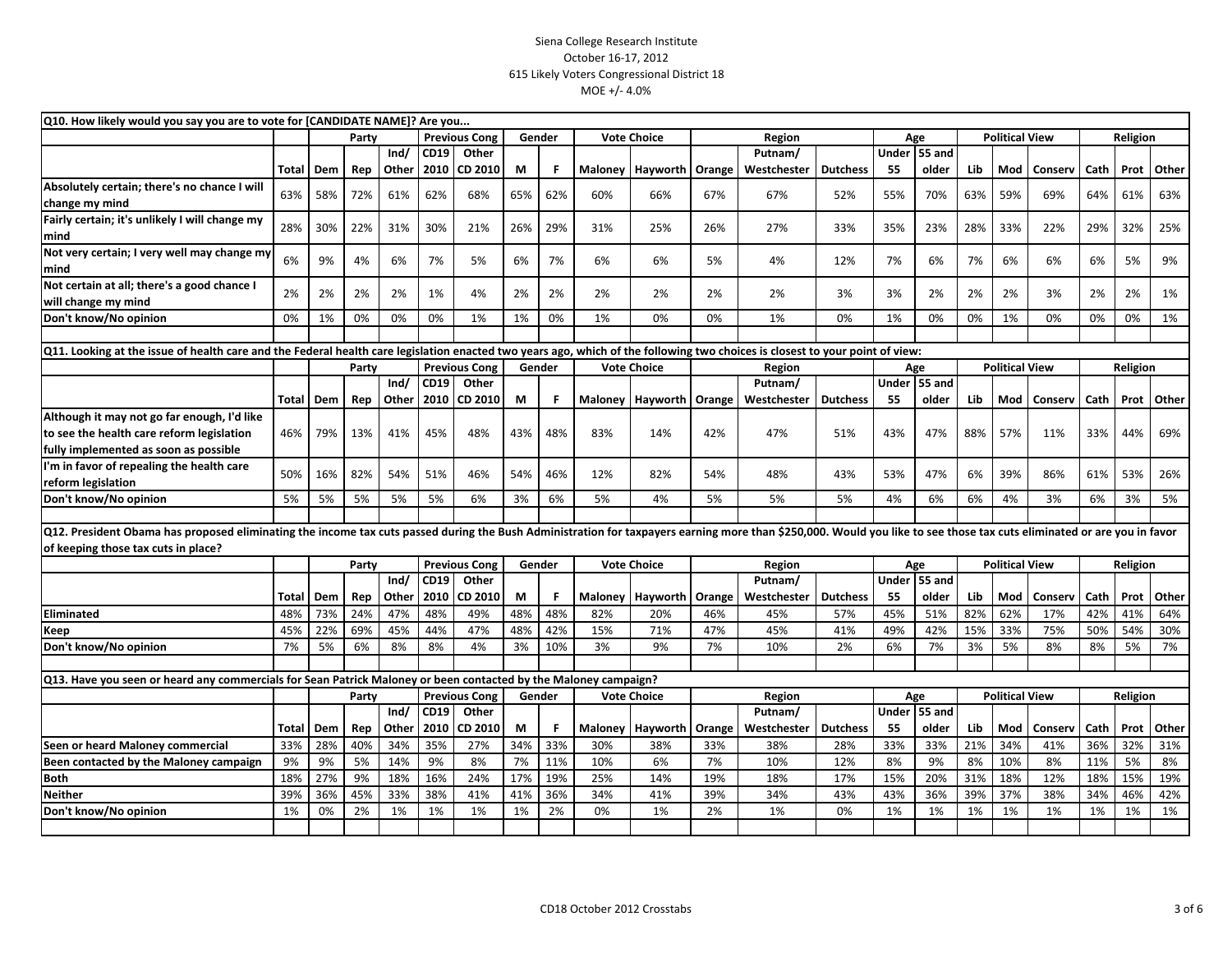| Q14. Have you seen or heard any commercials for Nan Hayworth or been contacted by the Hayworth campaign?                                                                        |       |     |       |       |      |                      |     |        |         |                    |        |             |                 |              |               |     |                       |         |      |          |       |  |
|---------------------------------------------------------------------------------------------------------------------------------------------------------------------------------|-------|-----|-------|-------|------|----------------------|-----|--------|---------|--------------------|--------|-------------|-----------------|--------------|---------------|-----|-----------------------|---------|------|----------|-------|--|
|                                                                                                                                                                                 |       |     | Party |       |      | <b>Previous Cong</b> |     | Gender |         | <b>Vote Choice</b> |        | Region      |                 |              | Age           |     | <b>Political View</b> |         |      | Religion |       |  |
|                                                                                                                                                                                 |       |     |       | Ind/  | CD19 | Other                |     |        |         |                    |        | Putnam/     |                 |              | Under 55 and  |     |                       |         |      |          |       |  |
|                                                                                                                                                                                 | Total | Dem | Rep   | Other | 2010 | CD 2010              | М   | F      |         | Maloney   Hayworth | Orange | Westchester | <b>Dutchess</b> | 55           | older         | Lib | Mod                   | Conserv | Cath | Prot     | Other |  |
| Seen or heard Hayworth commercial                                                                                                                                               | 38%   | 37% | 40%   | 37%   | 37%  | 42%                  | 42% | 35%    | 36%     | 42%                | 34%    | 41%         | 44%             | 43%          | 35%           | 33% | 41%                   | 39%     | 40%  | 38%      | 35%   |  |
| Been contacted by the Hayworth campaign                                                                                                                                         | 10%   | 8%  | 9%    | 13%   | 11%  | 8%                   | 10% | 10%    | 10%     | 10%                | 9%     | 10%         | 12%             | 9%           | 11%           | 10% | 9%                    | 10%     | 10%  | 14%      | 7%    |  |
| <b>Both</b>                                                                                                                                                                     | 27%   | 24% | 27%   | 30%   | 29%  | 18%                  | 23% | 30%    | 29%     | 27%                | 27%    | 29%         | 24%             | 18%          | 34%           | 28% | 25%                   | 30%     | 27%  | 27%      | 26%   |  |
| <b>Neither</b>                                                                                                                                                                  | 24%   | 30% | 23%   | 20%   | 22%  | 32%                  | 24% | 24%    | 25%     | 21%                | 29%    | 20%         | 20%             | 29%          | 20%           | 28% | 24%                   | 21%     | 22%  | 21%      | 31%   |  |
| Don't know/No opinion                                                                                                                                                           | 1%    | 1%  | 0%    | 1%    | 1%   | 0%                   | 0%  | 1%     | 0%      | 0%                 | 1%     | 0%          | 1%              | 0%           | 1%            | 1%  | 1%                    | 0%      | 1%   | 0%       | 1%    |  |
|                                                                                                                                                                                 |       |     |       |       |      |                      |     |        |         |                    |        |             |                 |              |               |     |                       |         |      |          |       |  |
| Q15. Regardless of who you support, which candidate do you think has been waging the more negative campaign?                                                                    |       |     |       |       |      |                      |     |        |         |                    |        |             |                 |              |               |     |                       |         |      |          |       |  |
|                                                                                                                                                                                 |       |     | Party |       |      | <b>Previous Cong</b> |     | Gender |         | <b>Vote Choice</b> |        | Region      |                 |              | Age           |     | <b>Political View</b> |         |      | Religion |       |  |
|                                                                                                                                                                                 |       |     |       | Ind/  | CD19 | Other                |     |        |         |                    |        | Putnam/     |                 | <b>Under</b> | 55 and        |     |                       |         |      |          |       |  |
|                                                                                                                                                                                 | Total | Dem | Rep   | Other | 2010 | CD 2010              | M   | F      | Maloney | Hayworth           | Orange | Westchester | <b>Dutchess</b> | 55           | older         | Lib | Mod                   | Conserv | Cath | Prot     | Other |  |
| <b>Sean Patrick Maloney</b>                                                                                                                                                     | 28%   | 9%  | 44%   | 33%   | 28%  | 29%                  | 30% | 26%    | 6%      | 49%                | 29%    | 30%         | 24%             | 29%          | 28%           | 9%  | 21%                   | 48%     | 36%  | 28%      | 15%   |  |
| Nan Hayworth                                                                                                                                                                    | 30%   | 47% | 14%   | 29%   | 30%  | 32%                  | 26% | 34%    | 58%     | 7%                 | 28%    | 29%         | 38%             | 25%          | 34%           | 52% | 37%                   | 12%     | 27%  | 26%      | 38%   |  |
| Vol: Both                                                                                                                                                                       | 6%    | 4%  | 4%    | 10%   | 7%   | 3%                   | 8%  | 4%     | 5%      | 6%                 | 4%     | 7%          | 8%              | 6%           | 6%            | 6%  | 6%                    | 6%      | 4%   | 7%       | 9%    |  |
| <b>Vol: Neither</b>                                                                                                                                                             | 4%    | 6%  | 5%    | 2%    | 5%   | 3%                   | 6%  | 3%     | 3%      | 6%                 | 4%     | 6%          | 3%              | 5%           | 3%            | 1%  | 6%                    | 4%      | 5%   | 6%       | 3%    |  |
| Don't know/No opinion                                                                                                                                                           | 32%   | 34% | 33%   | 26%   | 31%  | 34%                  | 30% | 33%    | 28%     | 32%                | 36%    | 28%         | 27%             | 35%          | 29%           | 32% | 30%                   | 30%     | 29%  | 34%      | 36%   |  |
|                                                                                                                                                                                 |       |     |       |       |      |                      |     |        |         |                    |        |             |                 |              |               |     |                       |         |      |          |       |  |
| On each of the following issues, I'd like you to tell me who, among the major party candidates, you think would do a better job representing you in the United States Congress. |       |     |       |       |      |                      |     |        |         |                    |        |             |                 |              |               |     |                       |         |      |          |       |  |
| Q16. Health Care                                                                                                                                                                |       |     |       |       |      |                      |     |        |         |                    |        |             |                 |              |               |     |                       |         |      |          |       |  |
|                                                                                                                                                                                 |       |     | Party |       |      | <b>Previous Cong</b> |     | Gender |         | <b>Vote Choice</b> |        | Region      |                 |              | Age           |     | <b>Political View</b> |         |      | Religion |       |  |
|                                                                                                                                                                                 |       |     |       | Ind/  | CD19 | Other                |     |        |         |                    |        | Putnam/     |                 |              | Under 55 and  |     |                       |         |      |          |       |  |
|                                                                                                                                                                                 | Total | Dem | Rep   | Other | 2010 | <b>CD 2010</b>       | M   | F      | Maloney | Hayworth           | Orange | Westchester | <b>Dutchess</b> | 55           | older         | Lib | Mod                   | Conserv | Cath | Prot     | Other |  |
| <b>Sean Patrick Maloney</b>                                                                                                                                                     | 38%   | 68% | 11%   | 36%   | 37%  | 42%                  | 36% | 41%    | 86%     | 2%                 | 37%    | 37%         | 44%             | 35%          | 41%           | 74% | 51%                   | 6%      | 30%  | 28%      | 61%   |  |
| Nan Hayworth                                                                                                                                                                    | 44%   | 14% | 75%   | 45%   | 46%  | 39%                  | 47% | 41%    | 4%      | 83%                | 47%    | 45%         | 38%             | 48%          | 41%           | 9%  | 30%                   | 80%     | 54%  | 55%      | 20%   |  |
| Don't know/No opinion                                                                                                                                                           | 17%   | 18% | 14%   | 19%   | 17%  | 19%                  | 16% | 18%    | 10%     | 15%                | 16%    | 18%         | 18%             | 17%          | 17%           | 17% | 19%                   | 14%     | 17%  | 16%      | 19%   |  |
|                                                                                                                                                                                 |       |     |       |       |      |                      |     |        |         |                    |        |             |                 |              |               |     |                       |         |      |          |       |  |
| Q17. Education                                                                                                                                                                  |       |     |       |       |      |                      |     |        |         |                    |        |             |                 |              |               |     |                       |         |      |          |       |  |
|                                                                                                                                                                                 |       |     | Party |       |      | <b>Previous Cong</b> |     | Gender |         | <b>Vote Choice</b> |        | Region      |                 |              | Age           |     | <b>Political View</b> |         |      | Religion |       |  |
|                                                                                                                                                                                 |       |     |       | Ind/  | CD19 | Other                |     |        |         |                    |        | Putnam/     |                 |              | Under 55 and  |     |                       |         |      |          |       |  |
|                                                                                                                                                                                 | Total | Dem | Rep   | Other | 2010 | CD 2010              | М   | F      | Maloney | Hayworth           | Orange | Westchester | <b>Dutchess</b> | 55           | older         | Lib | Mod                   | Conserv | Cath | Prot     | Other |  |
| <b>Sean Patrick Maloney</b>                                                                                                                                                     | 38%   | 67% | 12%   | 33%   | 37%  | 42%                  | 36% | 40%    | 83%     | 3%                 | 37%    | 33%         | 46%             | 35%          | 40%           | 67% | 51%                   | 9%      | 30%  | 28%      | 58%   |  |
| Nan Hayworth                                                                                                                                                                    | 42%   | 14% | 73%   | 40%   | 43%  | 41%                  | 46% | 39%    | 3%      | 80%                | 45%    | 43%         | 37%             | 44%          | 41%           | 10% | 30%                   | 75%     | 50%  | 52%      | 22%   |  |
| Don't know/No opinion                                                                                                                                                           | 20%   | 19% | 15%   | 26%   | 21%  | 17%                  | 18% | 21%    | 14%     | 17%                | 19%    | 24%         | 17%             | 21%          | 19%           | 23% | 19%                   | 16%     | 20%  | 20%      | 21%   |  |
|                                                                                                                                                                                 |       |     |       |       |      |                      |     |        |         |                    |        |             |                 |              |               |     |                       |         |      |          |       |  |
| Q18. Jobs                                                                                                                                                                       |       |     |       |       |      |                      |     |        |         |                    |        |             |                 |              |               |     |                       |         |      |          |       |  |
|                                                                                                                                                                                 |       |     | Party |       |      | <b>Previous Cong</b> |     | Gender |         | <b>Vote Choice</b> |        | Region      |                 |              | Age           |     | <b>Political View</b> |         |      | Religion |       |  |
|                                                                                                                                                                                 |       |     |       | Ind/  | CD19 | Other                |     |        |         |                    |        | Putnam/     |                 | Under        | <b>55 and</b> |     |                       |         |      |          |       |  |
|                                                                                                                                                                                 | Total | Dem | Rep   | Other | 2010 | CD 2010              | M   | F      | Maloney | Hayworth           | Orange | Westchester | <b>Dutchess</b> | 55           | older         | Lib | Mod                   | Conserv | Cath | Prot     | Other |  |
| <b>Sean Patrick Maloney</b>                                                                                                                                                     | 36%   | 66% | 12%   | 30%   | 36%  | 37%                  | 33% | 39%    | 81%     | 3%                 | 36%    | 36%         | 37%             | 34%          | 38%           | 67% | 47%                   | 8%      | 28%  | 27%      | 58%   |  |
| Nan Hayworth                                                                                                                                                                    | 46%   | 16% | 73%   | 50%   | 47%  | 43%                  | 51% | 42%    | 6%      | 85%                | 48%    | 49%         | 39%             | 51%          | 43%           | 13% | 33%                   | 79%     | 57%  | 53%      | 23%   |  |
| Don't know/No opinion                                                                                                                                                           | 18%   | 18% | 14%   | 20%   | 17%  | 19%                  | 16% | 20%    | 13%     | 13%                | 16%    | 16%         | 24%             | 15%          | 20%           | 20% | 20%                   | 13%     | 15%  | 20%      | 19%   |  |
|                                                                                                                                                                                 |       |     |       |       |      |                      |     |        |         |                    |        |             |                 |              |               |     |                       |         |      |          |       |  |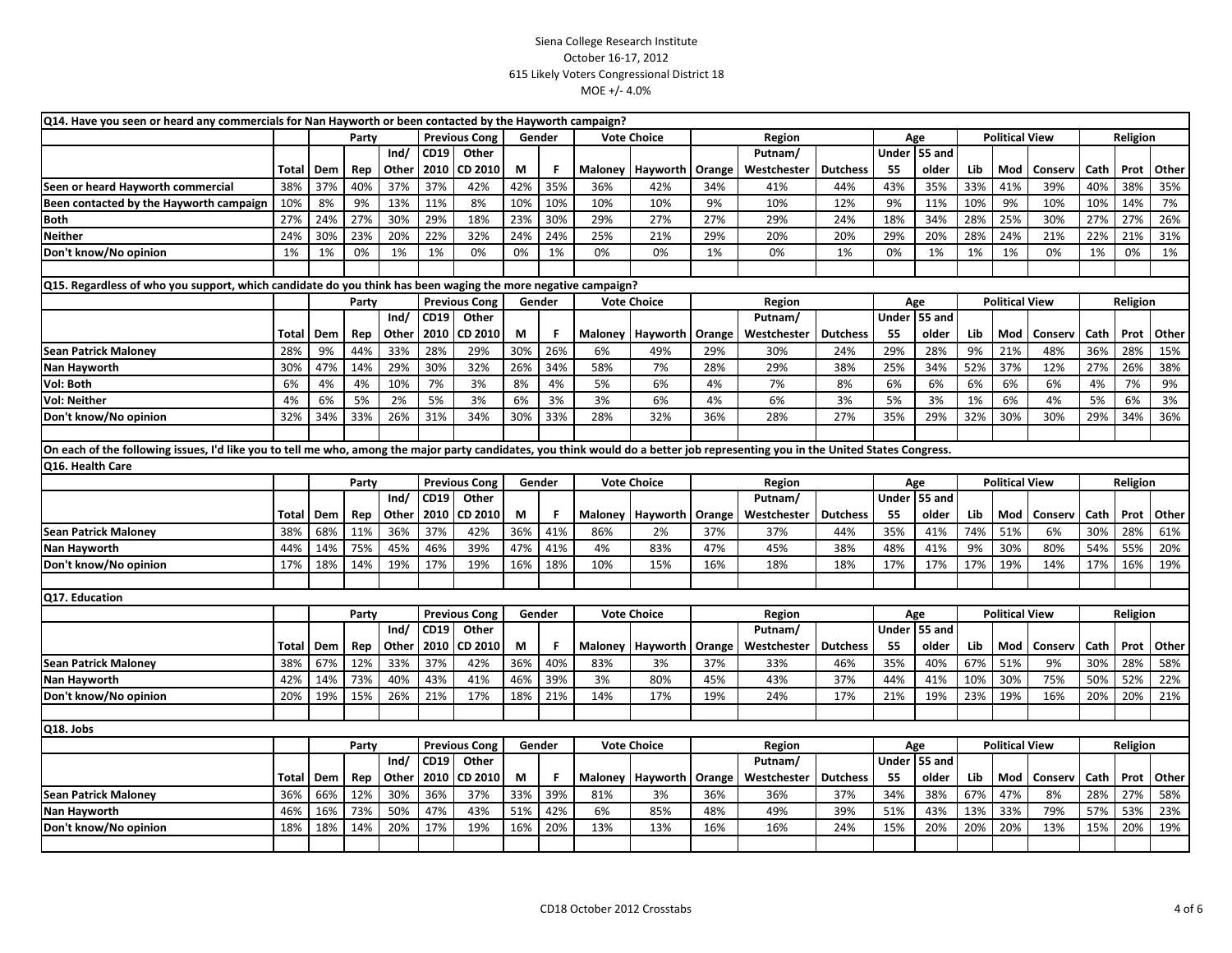| Q19. Taxes                                                                                                                                                                                                               |                                                                                                                               |     |       |       |      |                      |        |     |     |                    |        |             |                 |              |                       |                       |                       |         |          |          |            |
|--------------------------------------------------------------------------------------------------------------------------------------------------------------------------------------------------------------------------|-------------------------------------------------------------------------------------------------------------------------------|-----|-------|-------|------|----------------------|--------|-----|-----|--------------------|--------|-------------|-----------------|--------------|-----------------------|-----------------------|-----------------------|---------|----------|----------|------------|
|                                                                                                                                                                                                                          |                                                                                                                               |     | Party |       |      | <b>Previous Cong</b> | Gender |     |     | <b>Vote Choice</b> | Region |             |                 |              | Age                   |                       | <b>Political View</b> |         |          | Religion |            |
|                                                                                                                                                                                                                          |                                                                                                                               |     |       | Ind/  | CD19 | Other                |        |     |     |                    |        | Putnam/     |                 | Under        | 55 and                |                       |                       |         |          |          |            |
|                                                                                                                                                                                                                          | Total                                                                                                                         | Dem | Rep   | Other | 2010 | CD 2010              | М      | F   |     | Maloney   Hayworth | Orange | Westchester | <b>Dutchess</b> | 55           | older                 | Lib                   | Mod                   | Conserv | Cath     | Prot     | Other      |
| <b>Sean Patrick Maloney</b>                                                                                                                                                                                              | 38%                                                                                                                           | 70% | 11%   | 32%   | 37%  | 41%                  | 35%    | 41% | 86% | 1%                 | 37%    | 37%         | 42%             | 36%          | 40%                   | 69%                   | 53%                   | 6%      | 29%      | 30%      | 59%        |
| Nan Hayworth                                                                                                                                                                                                             | 46%                                                                                                                           | 14% | 76%   | 51%   | 47%  | 44%                  | 52%    | 42% | 5%  | 87%                | 48%    | 47%         | 43%             | 50%          | 44%                   | 13%                   | 33%                   | 80%     | 58%      | 56%      | 22%        |
| Don't know/No opinion                                                                                                                                                                                                    | 15%                                                                                                                           | 16% | 13%   | 17%   | 16%  | 15%                  | 13%    | 17% | 10% | 12%                | 15%    | 16%         | 15%             | 14%          | 17%                   | 19%                   | 14%                   | 13%     | 13%      | 14%      | 20%        |
| Q20. Federal budget deficit                                                                                                                                                                                              |                                                                                                                               |     |       |       |      |                      |        |     |     |                    |        |             |                 |              |                       |                       |                       |         |          |          |            |
|                                                                                                                                                                                                                          |                                                                                                                               |     | Party |       |      | <b>Previous Cong</b> | Gender |     |     | <b>Vote Choice</b> |        | Region      |                 |              | Age                   |                       | <b>Political View</b> |         |          |          |            |
|                                                                                                                                                                                                                          |                                                                                                                               |     |       | Ind/  | CD19 | Other                |        |     |     |                    |        | Putnam/     |                 | <b>Under</b> | 55 and                |                       |                       |         |          | Religion |            |
|                                                                                                                                                                                                                          | Total                                                                                                                         | Dem | Rep   | Other | 2010 | CD 2010              | М      | F   |     | Maloney   Hayworth | Orange | Westchester | <b>Dutchess</b> | 55           | older                 | Lib                   | Mod                   | Conserv | Cath     |          | Prot Other |
| <b>Sean Patrick Maloney</b>                                                                                                                                                                                              | 35%                                                                                                                           | 67% | 11%   | 26%   | 34%  | 39%                  | 32%    | 38% | 80% | 1%                 | 35%    | 37%         | 36%             | 34%          | 37%                   | 65%                   | 48%                   | 6%      | 28%      | 27%      | 55%        |
| Nan Hayworth                                                                                                                                                                                                             | 47%                                                                                                                           | 12% | 76%   | 54%   | 48%  | 43%                  | 54%    | 40% | 7%  | 86%                | 48%    | 47%         | 43%             | 50%          | 44%                   | 14%                   | 34%                   | 80%     | 56%      | 55%      | 26%        |
| Don't know/No opinion                                                                                                                                                                                                    | 18%                                                                                                                           | 21% | 13%   | 20%   | 18%  | 17%                  | 14%    | 21% | 13% | 13%                | 17%    | 16%         | 21%             | 16%          | 19%                   | 21%                   | 17%                   | 14%     | 17%      | 18%      | 19%        |
|                                                                                                                                                                                                                          |                                                                                                                               |     |       |       |      |                      |        |     |     |                    |        |             |                 |              |                       |                       |                       |         |          |          |            |
|                                                                                                                                                                                                                          | Q21. Representing the interests of our community in Washington<br><b>Vote Choice</b><br><b>Previous Cong</b><br>Gender<br>Age |     |       |       |      |                      |        |     |     |                    |        |             |                 |              |                       |                       |                       |         |          |          |            |
|                                                                                                                                                                                                                          |                                                                                                                               |     | Party | Ind/  | CD19 | Other                |        |     |     |                    |        | Putnam/     | Region          |              |                       | <b>Political View</b> |                       |         | Religion |          |            |
|                                                                                                                                                                                                                          | Total                                                                                                                         | Dem | Rep   | Other | 2010 | CD 2010              | М      | F   |     | Maloney Hayworth   | Orange | Westchester | <b>Dutchess</b> | 55           | Under 55 and<br>older | Lib                   | Mod                   | Conserv | Cath     |          | Prot Other |
| <b>Sean Patrick Maloney</b>                                                                                                                                                                                              | 39%                                                                                                                           | 69% | 13%   | 33%   | 38%  | 41%                  | 37%    | 40% | 87% | 2%                 | 38%    | 38%         | 41%             | 37%          | 41%                   | 72%                   | 52%                   | 8%      | 30%      | 31%      | 59%        |
| Nan Hayworth                                                                                                                                                                                                             | 46%                                                                                                                           | 16% | 77%   | 48%   | 48%  | 43%                  | 49%    | 44% | 3%  | 88%                | 48%    | 48%         | 41%             | 49%          | 44%                   | 11%                   | 35%                   | 80%     | 56%      | 55%      | 24%        |
| Don't know/No opinion                                                                                                                                                                                                    | 15%                                                                                                                           | 15% | 10%   | 19%   | 14%  | 17%                  | 14%    | 16% | 10% | 10%                | 14%    | 14%         | 18%             | 14%          | 15%                   | 18%                   | 14%                   | 12%     | 13%      | 14%      | 17%        |
|                                                                                                                                                                                                                          |                                                                                                                               |     |       |       |      |                      |        |     |     |                    |        |             |                 |              |                       |                       |                       |         |          |          |            |
| Q22. Currently the Republicans have a majority in the U.S. House of Representatives. Every seat is up for election in November. Would you like to see the Republicans retain control of the House or would you prefer to |                                                                                                                               |     |       |       |      |                      |        |     |     |                    |        |             |                 |              |                       |                       |                       |         |          |          |            |
| see the Democrats take control of the house?                                                                                                                                                                             |                                                                                                                               |     |       |       |      |                      |        |     |     |                    |        |             |                 |              |                       |                       |                       |         |          |          |            |
|                                                                                                                                                                                                                          |                                                                                                                               |     | Party |       |      | <b>Previous Cong</b> | Gender |     |     | <b>Vote Choice</b> |        | Region      |                 |              | Age                   |                       | <b>Political View</b> |         |          | Religion |            |
|                                                                                                                                                                                                                          |                                                                                                                               |     |       | Ind/  | CD19 | Other                |        |     |     |                    |        | Putnam/     |                 |              | Under 55 and          |                       |                       |         |          |          |            |
|                                                                                                                                                                                                                          | Total                                                                                                                         | Dem | Rep   | Other | 2010 | CD 2010              | М      | F   |     | Maloney   Hayworth | Orange | Westchester | <b>Dutchess</b> | 55           | older                 | Lib                   | Mod                   | Conserv | Cath     |          | Prot Other |
| <b>Republicans</b>                                                                                                                                                                                                       | 49%                                                                                                                           | 12% | 85%   | 52%   | 50%  | 45%                  | 52%    | 46% | 9%  | 84%                | 50%    | 49%         | 45%             | 52%          | 47%                   | 6%                    | 35%                   | 89%     | 60%      | 57%      | 24%        |
| <b>Democrats</b>                                                                                                                                                                                                         | 45%                                                                                                                           | 84% | 10%   | 39%   | 44%  | 50%                  | 43%    | 47% | 88% | 11%                | 44%    | 45%         | 47%             | 42%          | 48%                   | 90%                   | 57%                   | 8%      | 33%      | 38%      | 71%        |
| Don't know/No opinion                                                                                                                                                                                                    | 6%                                                                                                                            | 4%  | 5%    | 9%    | 6%   | 5%                   | 5%     | 7%  | 2%  | 5%                 | 6%     | 6%          | 7%              | 6%           | 5%                    | 4%                    | 8%                    | 4%      | 6%       | 5%       | 5%         |